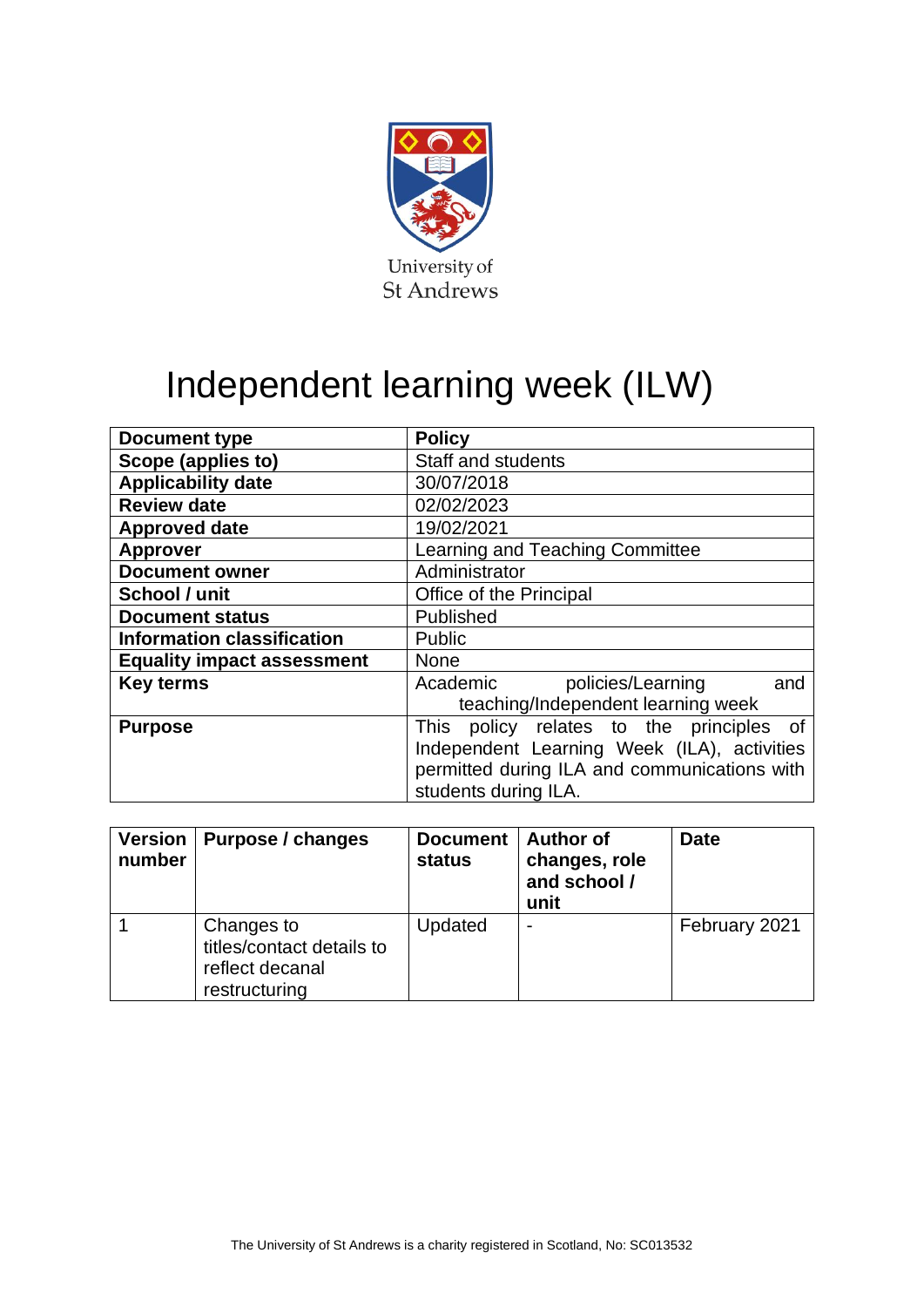## **UNIVERSITY OF ST ANDREWS**

## **POLICY ON INDEPENDENT LEARNING WEEK (ILW)**

#### **1. Introduction**

1.1 Independent Learning Week (ILW) is designed to allow appropriate time for students to consolidate their learning prior to the submission of coursework and December examination diet.

### **2. Principles**

- 2.1 ILW is a learning week, not a holiday, and must be appropriately integrated into the curriculum.
- 2.2 No mandatory events should be scheduled during ILW.
- 2.3 ILW provides students with an opportunity to consolidate and catch up on their learning to date, as well as preparing and forward-planning for the rest of the semester.
- 2.4 Staff must set explicit tasks for ILW which reinforce and enhance learning and support assessments and examinations in the latter half of the semester.
- 2.5 ILW must reinforce or enhance learning, not reduce it. Schools may need to schedule extra classes at other points of the semester to ensure that this happens.
- 2.6 Students are expected to engage with the tasks set by their School and complete their usual 40 hours of study, or part-time equivalent.
- 2.7 Students are not required to stay in St Andrews, but the library and other University resources will remain open and students should be strongly encouraged to make the most of the opportunities available for effective academic study.
- 2.8 Staff are expected to undertake their usual duties, unless on approved leave.
- 2.9 Normal teaching (a full regime of lectures, tutorials, seminars, labs, etc.) should otherwise take place every week from the start of Week one to the end of Week 11.
- 2.10 Week 12 remains as Revision Week and no classes, assessments or deadlines may be scheduled during this week.
- 2.11 Schools should make use of the Thursday and Friday of Orientation Week for academic activities if additional contact time is required.
- 2.12 Staff meetings and events may be scheduled as usual during ILW.

## **3. Activities permitted during ILW**

- 3.1 Independent learning set for completion during ILW can include revision and forward-reading, revision of work done to date, essay outlines and preparation, and extra-curricular opportunities.
- 3.3 Work set for completion during ILW must be in proportion to the credits associated with the relevant module.
- 3.4 Any work assigned during ILW can be assessed and can count towards students' grades in the usual way.